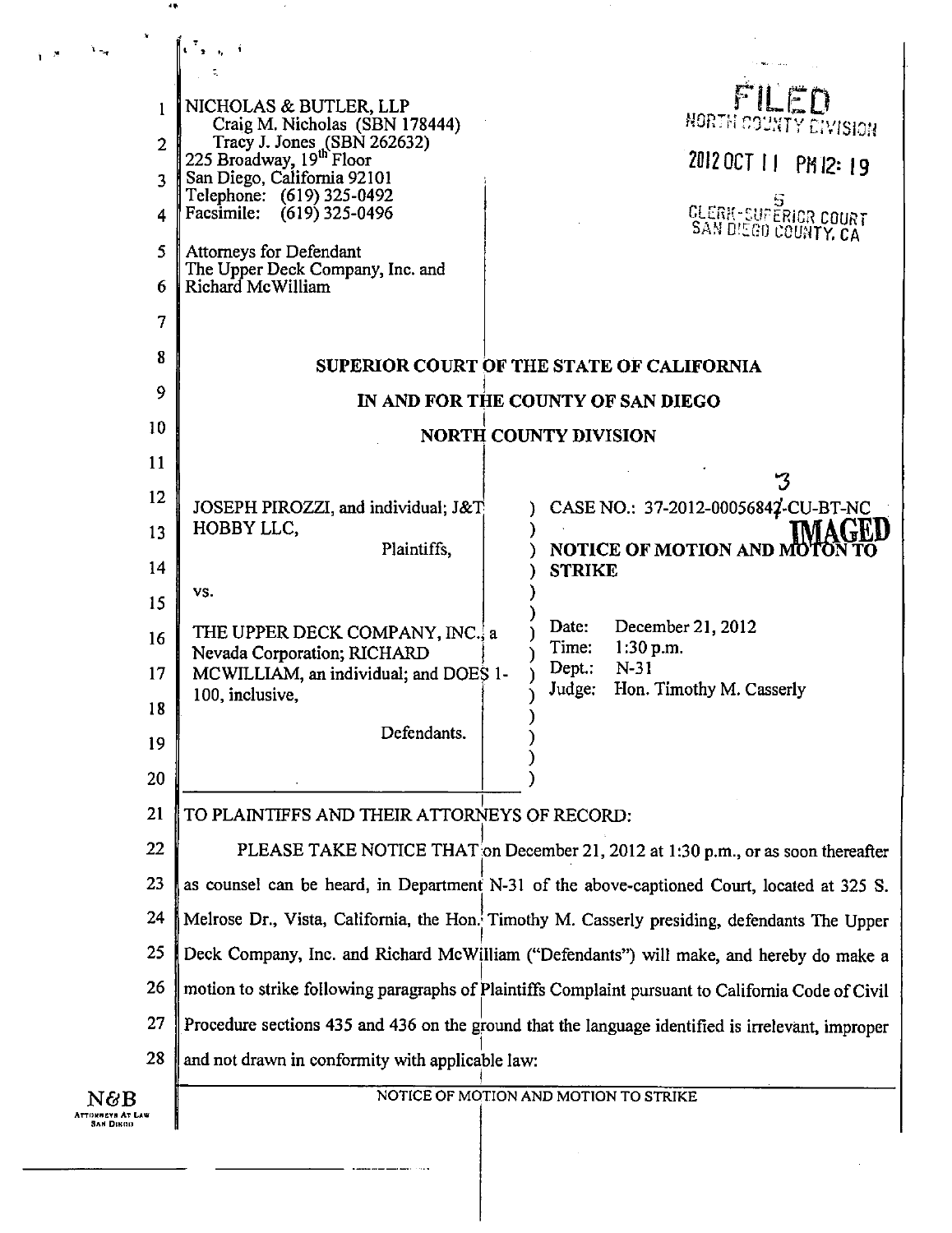18. The aforementioned conduct of Defendants, and each of them, was an intentional misrepresentation, deceit, or concealment of a material fact known to the Defendants, and each of them, with the intention on the part of the Defendants, and each of them of thereby depriving the Plaintiffs of property or legal rights or otherwise causing injury and unjust hardship in conscious disregard of the Plaintiffs' rights, so as to justify an award of exemplary and punitive damages.

27. The aforementioned conduct of Defendants, and each of them, was an intentional misrepresentation, deceit, or concealment of a material fact known to the Defendants, and each of them, with the intention on the part of the Defendants, and each of them of thereby depriving the Plaintiffs of property or legal rights or otherwise causing injury and unjust hardship in conscious disregard of the Plaintiffs' rights, so as to justify an award of exemplary and punitive damages.

34. The aforementioned conduct of Defendants, and each of them, was an intentional misrepresentation, deceit, or concealment of a material fact known to the Defendants, and each of them, with the intention on the part of the Defendants, and each of them of thereby depriving the Plaintiffs of property or legal rights or otherwise causing injury and unjust hardship in conscious disregard of the Plaintiffs' rights, so as to justify an award of exemplary and punitive damages.

43. As a result, Plaintiffs have suffered and continues [sic] to suffer damages in a sum of an amount according to proof at trial and Plaintiff is entitled to rescind the Contract between the parties and above described agreement as set forth above.

Under Prayer For Relief: 17

27

26

 $\frac{1}{2}$ 

 $\frac{1}{2}$ 

 $III$ 

1

2

3

4

5

6

7

8

9

10

11

 $12$ 

13

14

15

16

18

19

28

N&B<br><sup>Attonarky</sup>s At Law<br>9am Dirgo

6. For Exemplary and punitive damages.

Striking paragraphs, 18, 27, 34, and prayer for relief at paragraph 6 is proper because 20 Plaintiffs are not entitled to punitive damages as they have not sufficiently pled Defendants are 21 guilty of malice, oppression, or fraud. Striking paragraph 43 is proper because damages and 22 rescission are not available remedies under a claim for violation of California Business & 23 24 Professions Code sections 17200 et seq.  $III$ 25

> $\overline{2}$ NOTICE OF MOTION AND MOTION TO STRIKE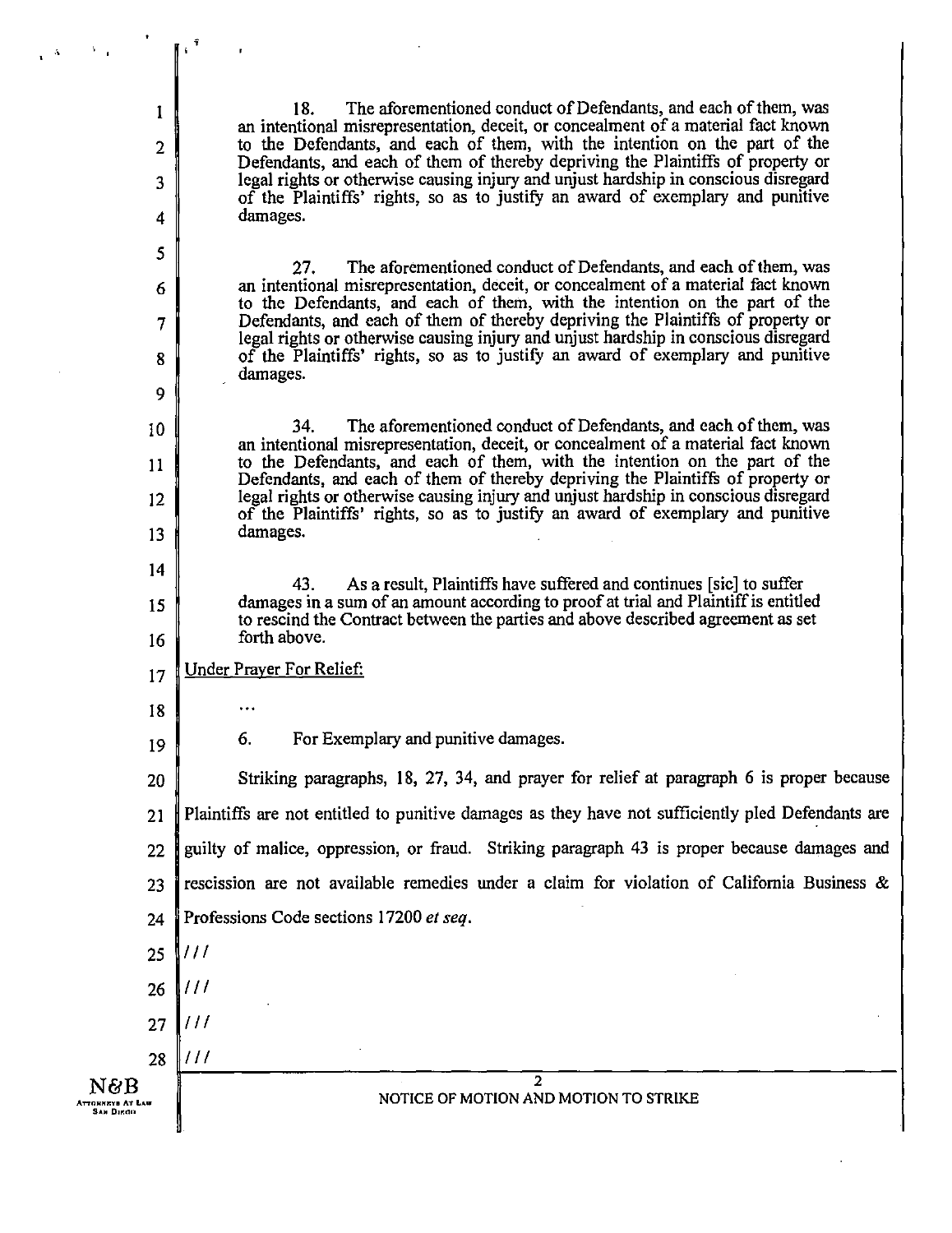| f,                             |                                                                                      |  |
|--------------------------------|--------------------------------------------------------------------------------------|--|
| $\mathbf{1}$                   | This motion is supported by this notice of motion and motion, a memorandum of points |  |
| $\overline{c}$                 | and authorities, and all other papers on file with the Court.                        |  |
| 3                              |                                                                                      |  |
| 4                              | NICHOLAS & BUTLER, LLP                                                               |  |
| 5                              |                                                                                      |  |
| $\boldsymbol{6}$               | Dated: October 11, 2012<br>By:                                                       |  |
| 7                              | Craig M. Nicholas<br>Tracy J. Jones                                                  |  |
| 8                              |                                                                                      |  |
| 9                              | Attorneys for Defendants<br>The Upper Deck Company, Inc. and<br>Richard McWilliam    |  |
| 10 <sub>1</sub>                |                                                                                      |  |
| 11                             |                                                                                      |  |
| 12                             |                                                                                      |  |
| 13                             |                                                                                      |  |
| 14                             |                                                                                      |  |
| 15                             |                                                                                      |  |
| 16                             |                                                                                      |  |
| 17                             |                                                                                      |  |
| 18                             |                                                                                      |  |
| 19                             |                                                                                      |  |
| 20                             |                                                                                      |  |
| 21                             |                                                                                      |  |
| 22                             |                                                                                      |  |
| 23                             |                                                                                      |  |
| 24                             |                                                                                      |  |
| 25                             |                                                                                      |  |
| 26<br>27                       |                                                                                      |  |
| 28                             |                                                                                      |  |
| N&B                            | $\mathbf{3}$<br>NOTICE OF MOTION AND MOTION TO STRIKE                                |  |
| ATTORNEYS AT LAW<br>SAN DIRIIO |                                                                                      |  |

 $\sim$   $\sim$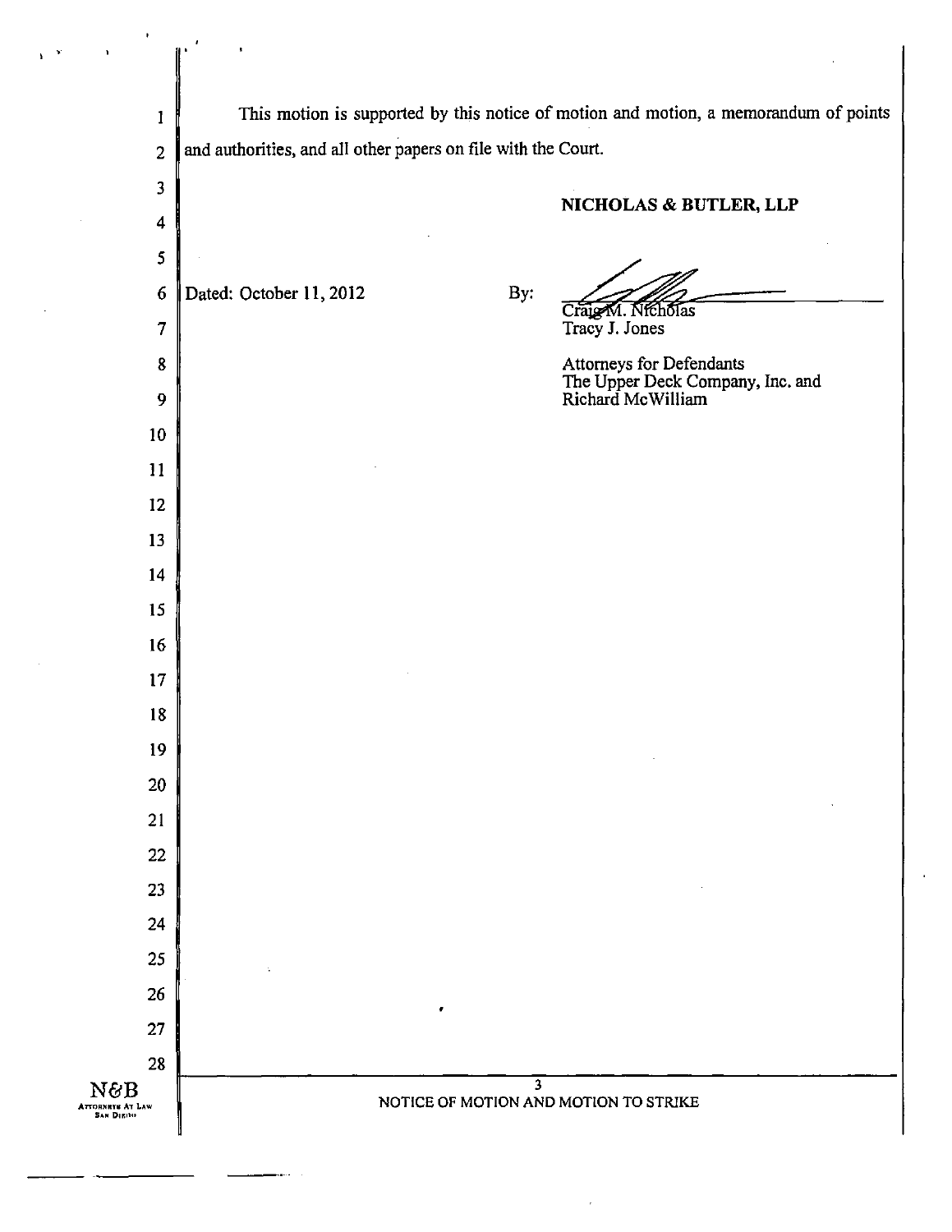| 1<br>$\overline{2}$                      | NICHOLAS & BUTLER, LLP<br>Craig M. Nicholas (SBN 178444)<br>Tracy J. Jones (SBN 262632)<br>225 Broadway, 19 <sup>th</sup> Floor |                                                                   |
|------------------------------------------|---------------------------------------------------------------------------------------------------------------------------------|-------------------------------------------------------------------|
| 3                                        | San Diego, California 92101                                                                                                     |                                                                   |
| 4                                        | Telephone: (619) 325-0492<br>Facsimile: (619) 325-0496                                                                          |                                                                   |
| 5                                        | <b>Attorneys for Defendant</b>                                                                                                  |                                                                   |
| 6                                        | The Upper Deck Company, Inc. and<br>Richard McWilliam                                                                           |                                                                   |
| 7                                        |                                                                                                                                 |                                                                   |
| 8                                        |                                                                                                                                 | SUPERIOR COURT OF THE STATE OF CALIFORNIA                         |
| 9                                        |                                                                                                                                 | IN AND FOR THE COUNTY OF SAN DIEGO                                |
| 10                                       |                                                                                                                                 | <b>NORTH COUNTY DIVISION</b>                                      |
| 11                                       |                                                                                                                                 |                                                                   |
| 12                                       | JOSEPH PIROZZI, and individual; J&T                                                                                             | CASE NO.: 37-2012-00056842-CU-BT-NC                               |
| 13                                       | HOBBY LLC,<br>Plaintiffs,                                                                                                       | <b>MEMORANDUM OF POINTS AND</b>                                   |
| 14                                       |                                                                                                                                 | <b>AUTHORITIES IN SUPPORT OF</b><br>DEFENDANTS' MOTION TO STRIKE  |
| 15                                       | VS.                                                                                                                             |                                                                   |
| 16                                       | THE UPPER DECK COMPANY, INC., a<br>Nevada Corporation; RICHARD                                                                  | December 21, 2012<br>Date:<br>$1:30$ p.m.<br>Time:                |
| 17                                       | MCWILLIAM, an individual; and DOES 1-<br>100, inclusive,                                                                        | $N-31$<br>Dept.:<br>Judge: Hon. Timothy M. Casserly               |
| 18<br>19                                 | Defendants.                                                                                                                     |                                                                   |
| 20                                       |                                                                                                                                 |                                                                   |
| 21                                       | Defendants The Upper Deck Company, Inc. ("Upper Deck") and Richard McWilliam                                                    |                                                                   |
| 22                                       | ("Mr. McWilliam") (collectively "Defendants") submit the following memorandum of points and                                     |                                                                   |
| 23                                       | authorities in support of their Motion to Strike portions of the Complaint filed by Plaintiff Joseph                            |                                                                   |
| 24                                       | Pirozzi ("Pirozzi") and J & T Hobby LLC ("J & T") ("collectively "Plaintiffs").                                                 |                                                                   |
| 25                                       | $\vert \vert \vert \vert \vert$                                                                                                 |                                                                   |
| 26                                       | $\frac{1}{2}$                                                                                                                   |                                                                   |
| 27                                       | 111                                                                                                                             |                                                                   |
| 28                                       | 111                                                                                                                             |                                                                   |
| N&B<br><b>INNEYS AT LAW</b><br>San Direo |                                                                                                                                 | MEMORANDUM OF POINTS & AUTHORITIES IN SUPPORT OF MOTION TO STRIKE |

 $\frac{1}{2} \left( \frac{1}{2} \right)$ 

 $\sim 10^{11}$  km s  $^{-1}$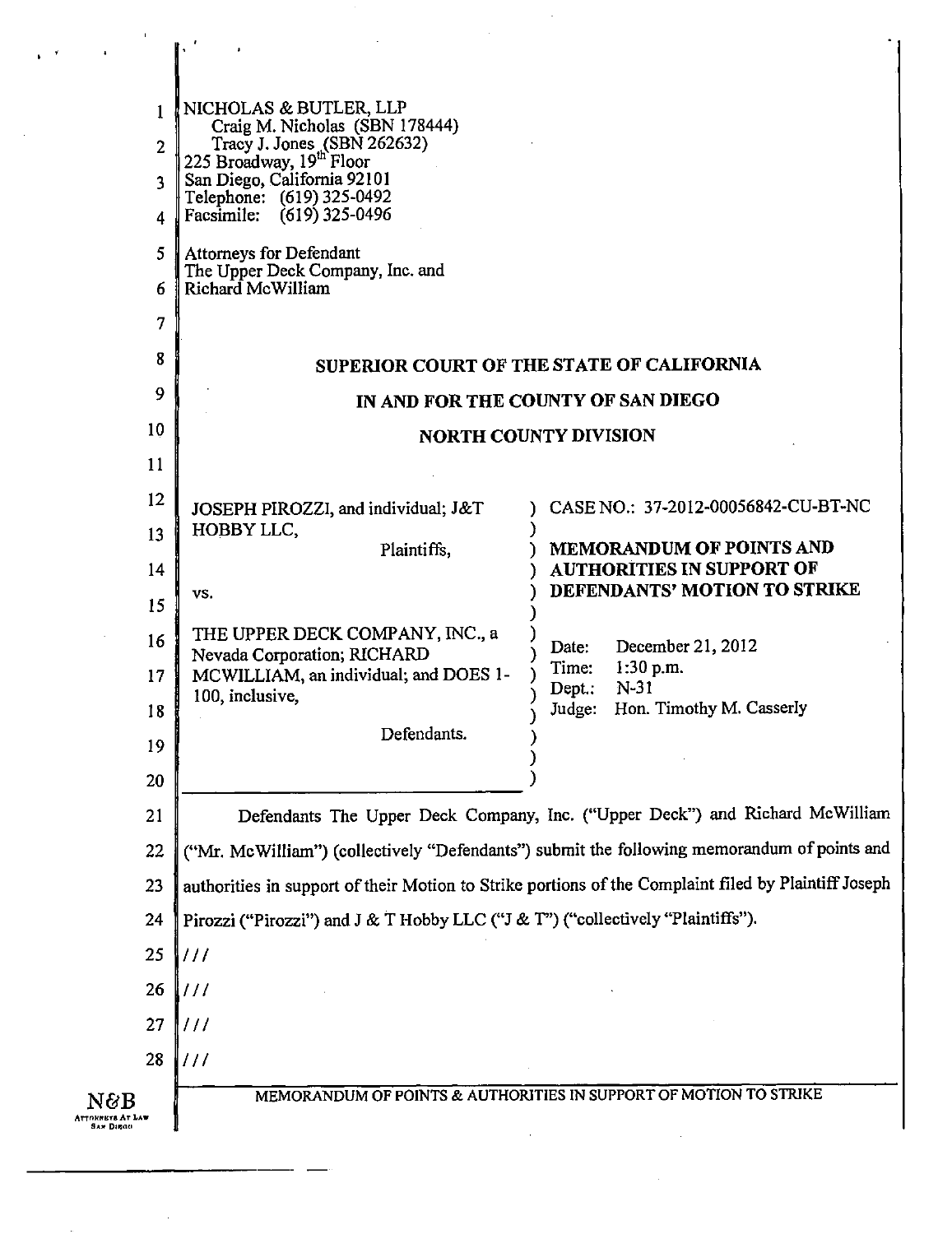| l                                    | I.                                                                                                                                                                |
|--------------------------------------|-------------------------------------------------------------------------------------------------------------------------------------------------------------------|
| $\overline{2}$                       | <b>INTRODUCTION</b>                                                                                                                                               |
| 3                                    | Plaintiffs' Complaint alleges that Defendants misrepresented/concealed Upper Deck's                                                                               |
| 4                                    | involvement with Plaintiffs' competitors. (Complaint, $\P$ ] 10-27.) Plaintiff alleges six causes of                                                              |
| 5                                    | action: (1) fraud (intentional misrepresentation); (2) concealment; (3) conspiracy (to defraud); (4)                                                              |
| 6                                    | breach of the covenant of good faith and fair dealing ("bad faith"); (5) unfair and deceptive                                                                     |
| 7                                    | business practices (violation of California Bus. & Prof. Code $\S$ § 17200 <i>et seq.</i> ("UCL")); and (6)                                                       |
| 8                                    | cancellation of a written instrument. Under the First, Second, and Third Causes of Action,                                                                        |
| 9                                    | Plaintiffs plead this paragraph:                                                                                                                                  |
| 10                                   | The aforementioned conduct of Defendants, and each of them, was an intentional                                                                                    |
| 11                                   | misrepresentation, deceit, or concealment of a material fact known to the<br>Defendants, and each of them, with the intention on the part of the Defendants,      |
| 12                                   | and each of them of thereby depriving the Plaintiffs of property or legal rights or<br>otherwise causing injury and unjust hardship in conscious disregard of the |
| 13                                   | Plaintiffs' rights, so as to justify an award of exemplary and punitive damages.                                                                                  |
| 14                                   | (Complaint, ¶] 18, 27, 34.) The prayer for relief also requests an award of exemplary and punitive                                                                |
| 15                                   | damages. (Complaint, Prayer, $\P$ 6.) However, Plaintiffs have not pled sufficient allegations to                                                                 |
| 16                                   | support a claim for punitive or exemplary damages.                                                                                                                |
| 17                                   | Under their Fifth Cause of Action for violation of the UCL, Plaintiffs allege: "As a result,                                                                      |
| 18                                   | Plaintiffs have suffered and continues [sic] to suffer damages in a sum of an amount according to                                                                 |
| 19                                   | proof at trial and Plaintiff is entitled to rescind the Contract between the parties and above                                                                    |
| 20                                   | described agreement as set forth above." (Complaint, $\P$ 43.) However, Plaintiffs' only remedies                                                                 |
| 21                                   | under the UCL are restitution or injunctive relief, not damages or rescission. Therefore, the Court                                                               |
| 22                                   | should strike Plaintiffs Complaint at Paragraphs 18, 27, 34, 43, and the Prayer at Paragraph 6.                                                                   |
| 23                                   | П.                                                                                                                                                                |
| 24                                   | <b>STATUTORY AUTHORITY FOR MOTIONS TO STRIKE</b>                                                                                                                  |
| 25                                   | The proper procedure to eliminate improper or irrelevant material in a complaint is filing a                                                                      |
| 26                                   | motion to strike those allegations. (Grieves v. Superior Court (1984) 157 Cal.App.3d 159, 163-                                                                    |
| 27                                   | 64.) Upon such motion, the Court has the power to strike irrelevant or improper subject matters                                                                   |
| 28                                   | inserted in the complaint. California Code of Civil Procedure section 436 states:                                                                                 |
| N&B<br>ATTONNEYS AT LAW<br>San Dikoo | 2<br>MEMORANDUM OF POINTS & AUTHORITIES IN SUPPORT OF MOTION TO STRIKE                                                                                            |

 $\bar{z}$ 

 $\sim$   $\sim$ 

l,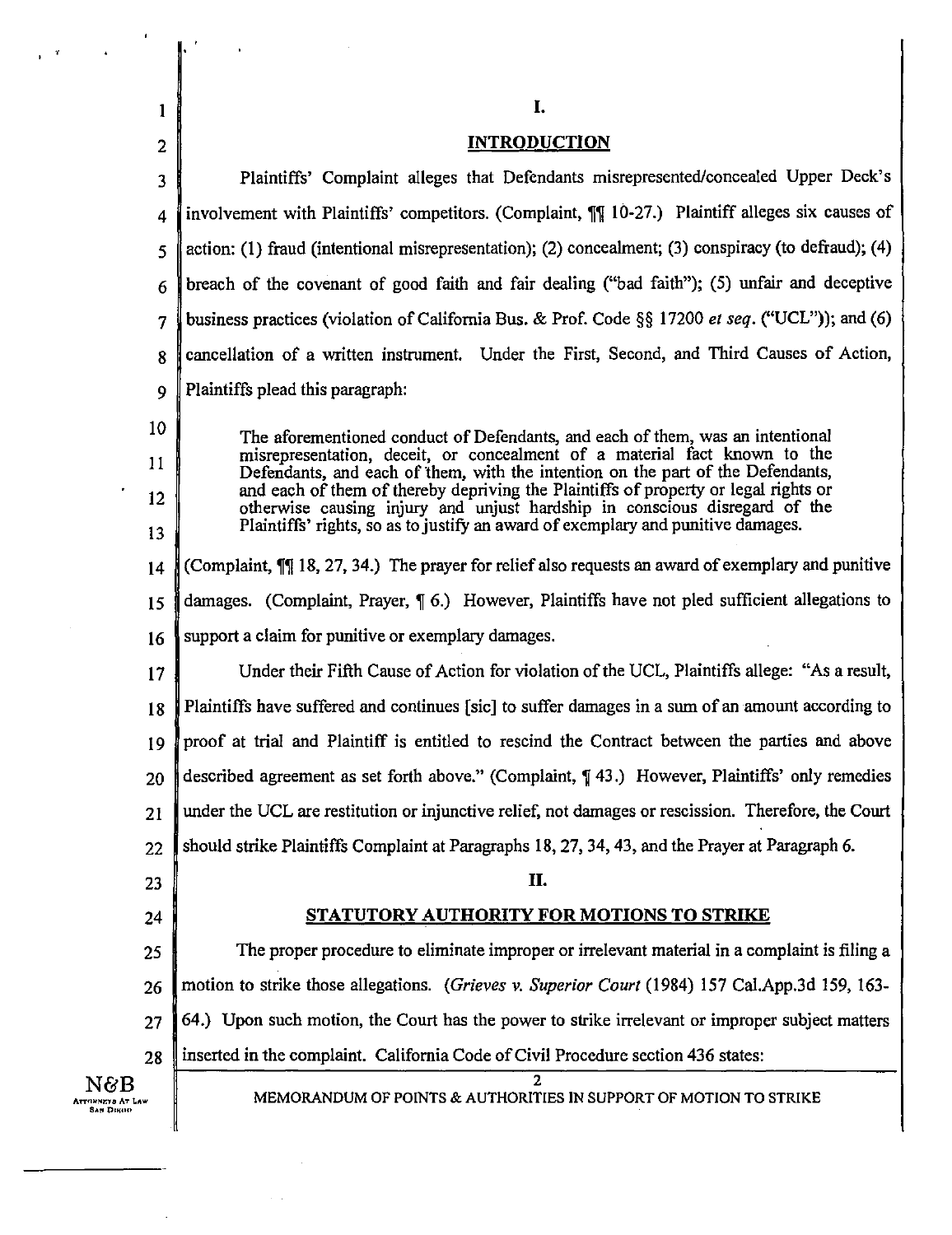|                                        | The court may, upon a motion made pursuant to Section 435, or at any time in its                                                                                       |  |
|----------------------------------------|------------------------------------------------------------------------------------------------------------------------------------------------------------------------|--|
| 1<br>2                                 | discretion, and upon terms it deems proper: (1) strike out any irrelevant, false or<br>improper matter inserted in any pleading. (2) Strike out all or any part of any |  |
| 3                                      | pleading not drawn or filed in conformity with the laws of the state, a court rule or<br>an order of the court.                                                        |  |
| 4                                      | An immaterial allegation that may be stricken includes a "demand for judgment requesting                                                                               |  |
| 5                                      | relief not supported by the allegations of the complaint" (Cal. Civ. Proc. $\S$ 431.10(b)(3).) The                                                                     |  |
| 6                                      | Court may strike allegations of Plaintiffs Complaint regarding punitive damages, compensatory                                                                          |  |
| $\overline{7}$                         | damages, and rescission because they are not supported by the facts and legal theories pled.                                                                           |  |
| 8                                      | III.                                                                                                                                                                   |  |
| 9                                      | THE COURT SHOULD STRIKE PLAINTIFFS' PUNITIVE DAMAGES ALLEGATIONS<br><b>BECAUSE THEY ARE NOT SUPPORTED BY FACTS SHOWING DEFENDANTS</b>                                  |  |
| 10                                     | ALLEGED CONDUCT WARRANTED EXEMPLARY DAMAGES                                                                                                                            |  |
| 11                                     | Under California law punitive damages can only be awarded based upon clear and                                                                                         |  |
| 12                                     | convincing evidence that the defendant is guilty of malice, oppression or fraud, which are defined                                                                     |  |
| 13                                     | in California Civil Code section 3294(c) ("Section 3294") as follows:                                                                                                  |  |
| 14                                     | "Malice" means conduct which is intended by the defendant to cause<br>(1)                                                                                              |  |
| 15                                     | injury to the plaintiff or despicable conduct which is carried on by the<br>defendant with willful or conscious disregard of the rights or safety of<br>others;        |  |
| 16                                     | "Oppression" means despicable conduct that subjects a person to cruel and<br>(2)                                                                                       |  |
| 17                                     | unjust hardship and conscious disregard of that person's rights;                                                                                                       |  |
| 18                                     | (3)<br>"Fraud" means an intentional misrepresentation deceit or concealment of a<br>material fact known to the defendant with the intention on the part of the         |  |
| 19                                     | defendant thereby depriving a person of property or legal rights or<br>otherwise causing injury."                                                                      |  |
| 20                                     |                                                                                                                                                                        |  |
| 21                                     | When pleading a claim for punitive damages, simply quoting the above-listed statutory                                                                                  |  |
| 22                                     | definitions is insufficient. "Not only must there be circumstances of oppression, fraud, or malice,                                                                    |  |
| 23                                     | but facts must be alleged in the pleading to support such a claim." (Grieves, supra, 157                                                                               |  |
| 24                                     | Cal.App.3d at 166 (emphasis added).) To survive a motion to strike, a complaint must allege the                                                                        |  |
| 25                                     | "ultimate facts" that, if true, would entitle the claimant to punitive damages. (Id.)<br>Mere                                                                          |  |
| 26                                     | allegations that the defendant committed an intentional tort are insufficient to support a claim for                                                                   |  |
| 27                                     | punitive damages. "Something more than the mere commission of a tort is always required for                                                                            |  |
| 28                                     | punitive damages." (Grieves, supra, 157 Cal.App.3d at 166.) A "conclusory characterization of                                                                          |  |
| N&B<br>NRYS AT LAW<br><b>SAN DIROO</b> | 3<br>MEMORANDUM OF POINTS & AUTHORITIES IN SUPPORT OF MOTION TO STRIKE                                                                                                 |  |

 $\mathbf{\hat{Y}}_{\mathrm{eff}}$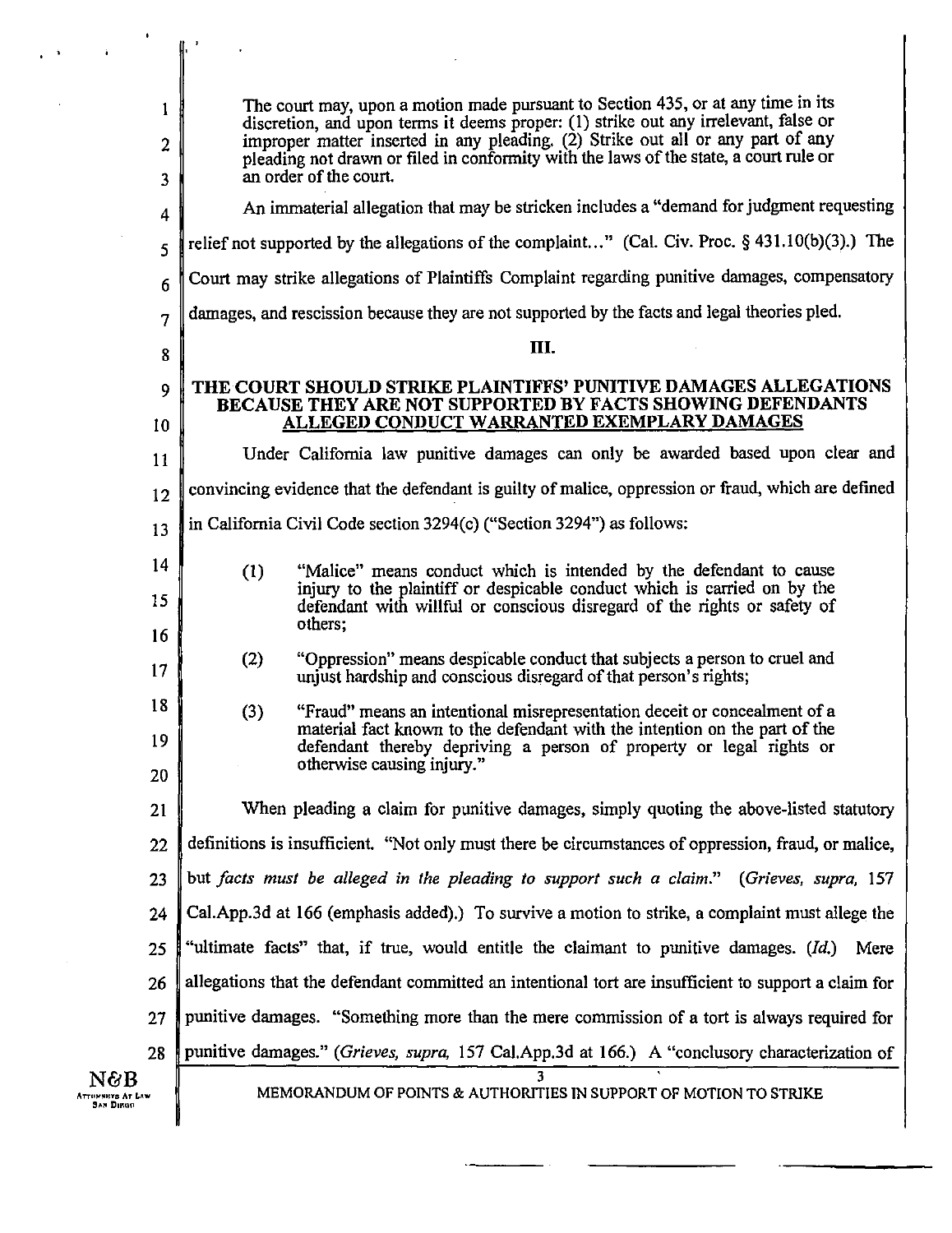| 1              | defendant's conduct as intentional, willful and fraudulent is a patently insufficient statement of                                                                         |  |
|----------------|----------------------------------------------------------------------------------------------------------------------------------------------------------------------------|--|
| $\overline{2}$ | oppression, fraud, or malice." (Brousseau v. Jarrett (1977) 73 Cal.App.3d 864, 872.) This is                                                                               |  |
| 3 <sup>5</sup> | because fairness demands that a defendant receive adequate notice of the kind of conduct charged                                                                           |  |
| 4              | against him. (Smith v. Superior Court (1992) 10 Cal. App. 4th 1033, 1041.)                                                                                                 |  |
| 5              | Here, the only allegations supporting Plaintiffs' claim for punitive damages are boilerplate                                                                               |  |
| 6              | paragraphs regurgitating the buzzwords in Section 3294:                                                                                                                    |  |
| 7              | The aforementioned conduct of Defendants, and each of them, was an intentional                                                                                             |  |
| 8              | misrepresentation, deceit, or concealment of a material fact known to the<br>Defendants, and each of them, with the intention on the part of the Defendants,               |  |
| 9              | and each of them of thereby depriving the Plaintiffs of property or legal rights or<br>otherwise causing injury and unjust hardship in conscious disregard of the          |  |
| 10             | Plaintiffs' rights, so as to justify an award of exemplary and punitive damages.                                                                                           |  |
| 11             | (Complaint, $\P$ 18, 27, 34.) The above paragraph does not plead any <i>facts</i> supporting Plaintiffs'                                                                   |  |
| 12             | entitlement to punitive damages. Therefore, the Court should strike the punitive damages                                                                                   |  |
| 13             | allegations appearing at Paragraphs 18, 27, 34, and the Prayer at Paragraph 6 of Plaintiffs'                                                                               |  |
| 14             | Complaint.                                                                                                                                                                 |  |
|                |                                                                                                                                                                            |  |
| 15             | IV.                                                                                                                                                                        |  |
| 16<br>17       | THE COURT SHOULD STRIKE DAMAGES AND RESCISSION ALLEGATIONS<br>UNDER PLAINTIFFS' CAUSE OF ACTION FOR UNFAIR<br>AND DECEPTIVE BUSINESS PRACTICES                             |  |
| 18             | Plaintiffs' Fifth Cause of Action is for "Unfair and Deceptive Business Practices" in                                                                                      |  |
| 19             | violation of California Business and Professions Code sections 17200 et seq. ("UCL"). Plaintiffs                                                                           |  |
| 20             | request damages and rescission as relief for Defendants' alleged violation of the UCL:                                                                                     |  |
| 21             |                                                                                                                                                                            |  |
| 22             | As a result, Plaintiffs have suffered and continues [sic] to suffer damages in a sum<br>and an amount according to proof at trial and Plaintiff is entitled to rescind the |  |
| 23             | Contract between the parties and the above described agreement as set forth<br>above.                                                                                      |  |
| 24             | (Complaint, ¶43.)                                                                                                                                                          |  |
| 25             | The only available remedies for violation of the UCL are injunctive relief or restitution;                                                                                 |  |
| 26             | "damages cannot be recovered." (Tucker y. Pacific Bell Mobile Services (2012) 208 Cal.App.4th                                                                              |  |
| 27             | 201, 226.) Rescission is also not a permitted remedy. (Nelson v. Pearson Ford Co. (2010) 186                                                                               |  |
| 28             | Cal.App.4th 983, 1018 ("Rescission and restitution are distinct remedies. [citation] While                                                                                 |  |

 $\mathbf{C}^{\dagger}(\mathbf{Q})$  ,  $\mathbf{C}^{\dagger}(\mathbf{Q})$ 

 $\bar{z}$ 

 $\ddot{\phantom{0}}$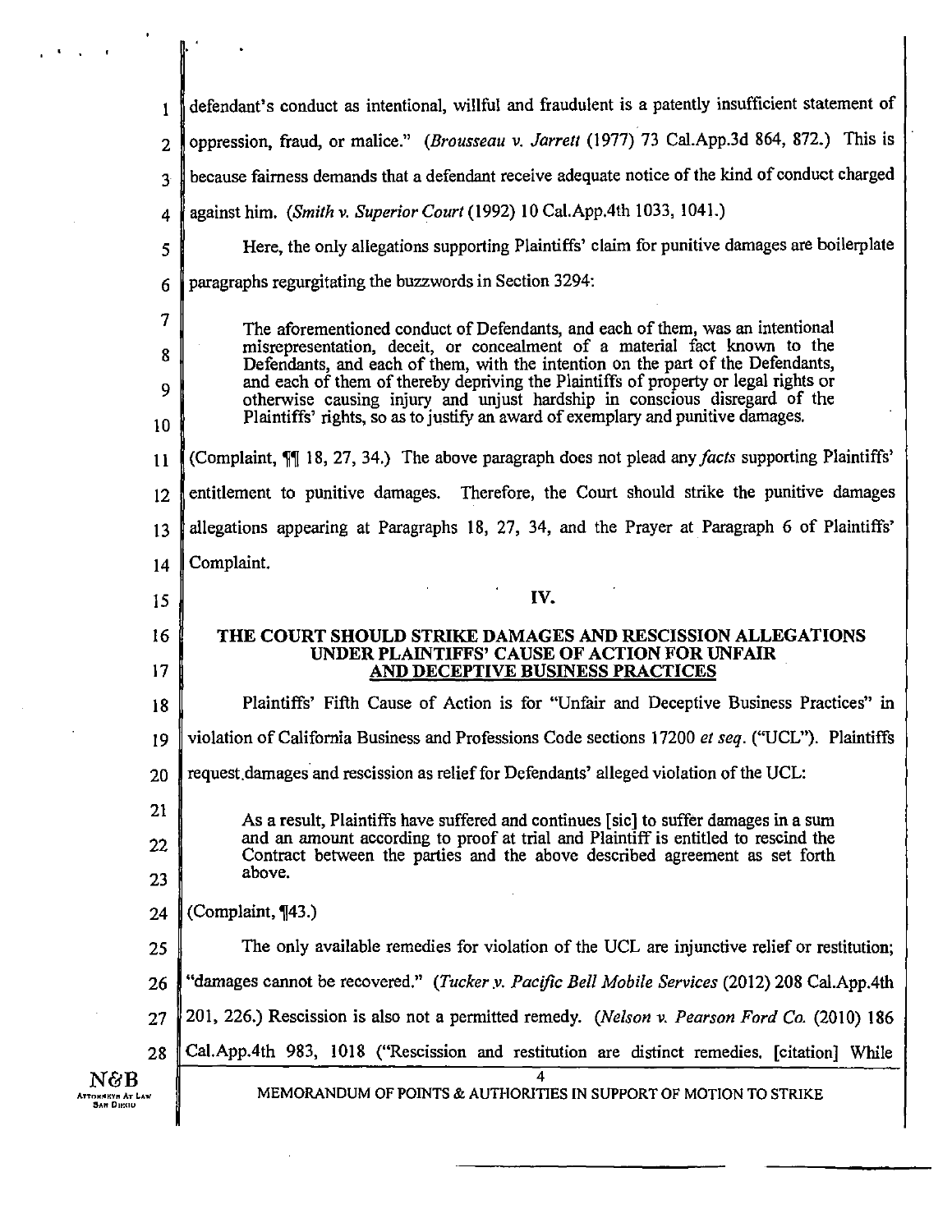| 1                                           | rescission may be followed by restitution in an appropriate contract action $(\S 1692)$ , rescission is |  |
|---------------------------------------------|---------------------------------------------------------------------------------------------------------|--|
| $\overline{2}$                              | not a necessary predicate to grating restitution in a statutory action under the UCL. [citation] We     |  |
| 3                                           | have found no authority supporting the remedy of rescission in a UCL action.").) Plaintiffs plead       |  |
| 4                                           | entitlement to damages and rescission, two remedies that are not permitted under the UCL.               |  |
| 5                                           | Therefore, the Court should strike Paragraph 43 of Plaintiffs' Complaint.                               |  |
| 6                                           | V.                                                                                                      |  |
| 7                                           | <b>CONCLUSION</b>                                                                                       |  |
| 8                                           | For the foregoing reasons, Defendants respectfully request that the Court strike Plaintiffs'            |  |
| 9                                           | Complaint at Paragraphs 18, 27, 34, 43, and the Prayer at Paragraph 6.                                  |  |
| 10                                          |                                                                                                         |  |
| 11                                          | NICHOLAS & BUTLER, LLP                                                                                  |  |
| 12                                          |                                                                                                         |  |
| 13                                          | Dated: October 11, 2012<br>By:                                                                          |  |
| 14                                          | Craig M. Nicholas<br>Tracy J. Jones                                                                     |  |
| 15                                          | <b>Attorneys for Defendants</b><br>The Upper Deck Company, Inc. and                                     |  |
| 16                                          | Richard McWilliam                                                                                       |  |
| 17                                          |                                                                                                         |  |
| 18                                          |                                                                                                         |  |
| 19                                          |                                                                                                         |  |
| 20                                          |                                                                                                         |  |
| 21                                          |                                                                                                         |  |
| 22                                          |                                                                                                         |  |
| 23                                          |                                                                                                         |  |
| 24                                          |                                                                                                         |  |
| 25                                          |                                                                                                         |  |
| 26                                          |                                                                                                         |  |
| 27                                          |                                                                                                         |  |
| 28<br>N&B                                   | 5.                                                                                                      |  |
| <b>ATTORNEYS AT LAW</b><br><b>SAN DIRGO</b> | MEMORANDUM OF POINTS & AUTHORITIES IN SUPPORT OF MOTION TO STRIKE                                       |  |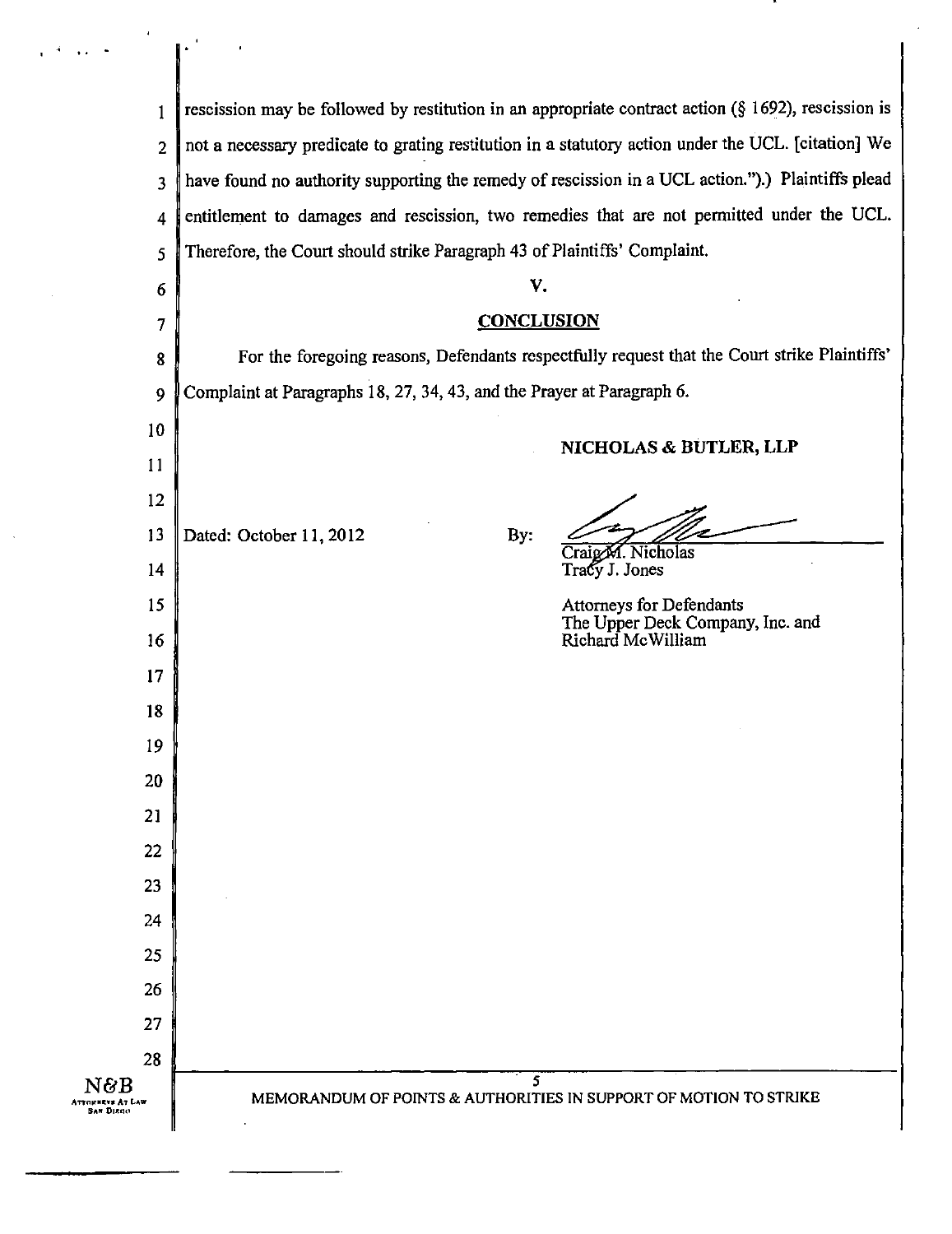| 1                          | <u>Upper Deck v. J&amp;T Hobby</u><br>STATE OF CALIFORNIA, COUNTY OF SAN DIEGO                                                                                                                                                                                                                             | NORTH COUNTY DIVIS                    |  |
|----------------------------|------------------------------------------------------------------------------------------------------------------------------------------------------------------------------------------------------------------------------------------------------------------------------------------------------------|---------------------------------------|--|
| $\overline{2}$             | CENTRAL DIVISION<br>Case No. 37-2011-00100599-CU-BT-CTL                                                                                                                                                                                                                                                    | 2012 OCT 11 PM 12: 1                  |  |
| 3                          |                                                                                                                                                                                                                                                                                                            |                                       |  |
| 4                          | <b>PROOF OF SERVICE</b><br>(Code Civ. Proc., §§ 1013a, 2015)                                                                                                                                                                                                                                               | CLERK-SUPERIOR<br>SAN DIEGO COUNTY CA |  |
| 5<br>6                     | I, Kayleigh Klinzman, declare that I am over the age of 18 years and am not a party to the<br>case; I am employed in the County of San Diego, California, where the mailing occurs; and my business address is 225 Broadway, 19 <sup>th</sup> Floor, San Diego, California 92101.                          |                                       |  |
| 7<br>8                     | On October 11, 2012 I served the within:<br>NOTICE OF MOTION AND MOTION TO STRIKE;                                                                                                                                                                                                                         |                                       |  |
| 9                          | MEMORANDUM OF POINTS & AUTHORITES IN SUPPORT OF MOTION TO<br>STRIKE;                                                                                                                                                                                                                                       |                                       |  |
| 10                         | NOTICE OF DEMURRER AND DEMURRER TO COMPLAINT,                                                                                                                                                                                                                                                              |                                       |  |
| 11                         | MEMORANDUM OF POINTS & AUTHORITES IN SUPPORT OF<br>DEFENDANTS' DEMURRER TO COMPLAINT;                                                                                                                                                                                                                      |                                       |  |
| $12 \overline{ }$          | DECLARATION OF CRAIG M. NICHOLAS IN SUPPORT OF REQUEST FOR<br><b>JUDICIAL NOTICE;</b><br>REQUEST FOR JUDICIAL NOTICE IN SUPPORT OF DEFENDANTS<br><b>DEMURRER TO THE COMPLAINT</b> on the interested parties in said action by:                                                                             |                                       |  |
| $\cdot$ 13                 |                                                                                                                                                                                                                                                                                                            |                                       |  |
| 14                         | $\blacksquare$<br>BY FACSIMILE TRANSMISSION: In addition to service by mail as set forth below,                                                                                                                                                                                                            |                                       |  |
| 15                         | the counsel or interested party authorized to accept service was also forwarded a copy of<br>said document(s) by facsimile transmission at the fax machine telephone number                                                                                                                                |                                       |  |
| 16<br>17                   | corresponding with his/her/its name. The fax machine I used complied with CRC Rule<br>2.301(3) and no error was reported by the machine. Pursuant to CRC Rule 2.306(h)(3), I<br>caused the machine to print a transmission record of the transmission, a copy of which is<br>attached to this declaration. |                                       |  |
| 18<br>19                   | BY PERSONAL DELIVERY: I caused each envelope to be hand-delivered to each<br>$\prod$<br>addressee leaving said envelope with either the addressee directly or another person at that                                                                                                                       |                                       |  |
| 20                         | address authorized to accept service on the addressee's behalf.<br>[X]<br><b>BY MAIL:</b> as follows:                                                                                                                                                                                                      |                                       |  |
| 21                         | [X]<br><b>BY OVERNIGHT COURTER:</b> I placed the above-referenced document(s) in an                                                                                                                                                                                                                        |                                       |  |
| 22                         | envelope for collection and delivery on this date in accordance with standard<br>FEDERAL EXPRESS overnight delivery procedures.                                                                                                                                                                            |                                       |  |
| 23                         | E-MAIL<br>IJ                                                                                                                                                                                                                                                                                               |                                       |  |
| 24                         | $\mathbf{I}$<br>By placing a copy thereof in a sealed envelope addressed as follows:                                                                                                                                                                                                                       |                                       |  |
| 25                         | John Gaule<br>Oddenino & Gaule                                                                                                                                                                                                                                                                             |                                       |  |
| 26                         | 444 E. Hunington Drive, Suite 325<br>Arcadia, CA 91006                                                                                                                                                                                                                                                     |                                       |  |
| 27                         |                                                                                                                                                                                                                                                                                                            |                                       |  |
| 28                         |                                                                                                                                                                                                                                                                                                            |                                       |  |
| ${\rm N} \partial {\rm B}$ | PROOF OF SERVICE (Code Civ. Proc., §§ 1013a, 2015)                                                                                                                                                                                                                                                         |                                       |  |

 $\mathbf{v}$ 

 $\sim$   $\sim$ 

..  $\sim$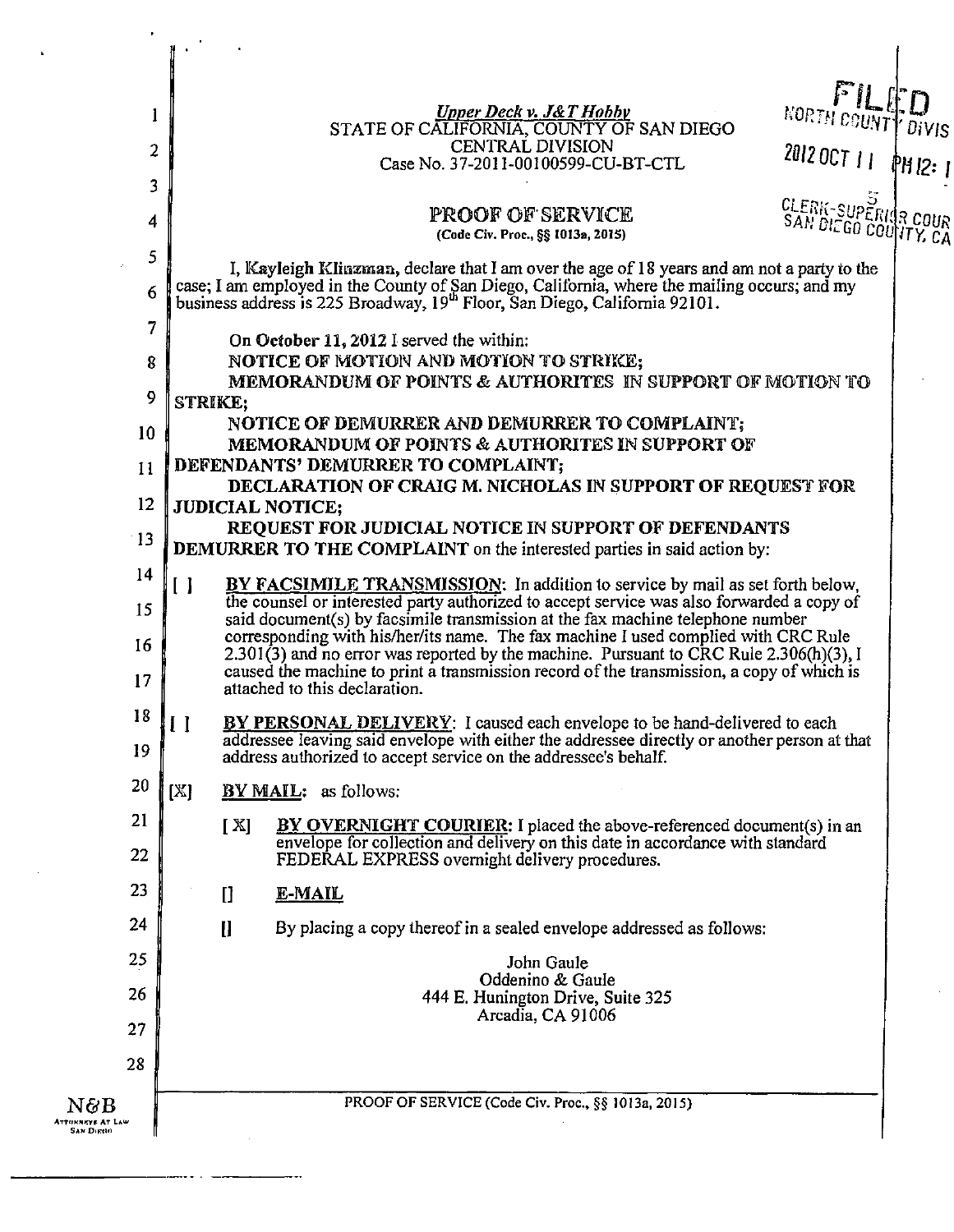| $\mathbf{1}$                                   | I am readily familiar with the business' practice for collection and processing of<br>correspondence for mailing with the United States Postal Service; and that the correspondence<br>shall be deposited with the United States Pos |
|------------------------------------------------|--------------------------------------------------------------------------------------------------------------------------------------------------------------------------------------------------------------------------------------|
| $\overline{2}$                                 | the ordinary course of business.                                                                                                                                                                                                     |
| 3                                              | I declare under penalty of perjury under the laws of the State of California that the                                                                                                                                                |
| $\overline{\bf 4}$                             | foregoing is true and correct.                                                                                                                                                                                                       |
| 5                                              | Executed on October 11, 2012, at San Diego, California.                                                                                                                                                                              |
| $6\phantom{1}$                                 |                                                                                                                                                                                                                                      |
| $\overline{7}$                                 | Kayleigh Klinzman                                                                                                                                                                                                                    |
| 8                                              |                                                                                                                                                                                                                                      |
| 9                                              |                                                                                                                                                                                                                                      |
| 10                                             |                                                                                                                                                                                                                                      |
| 11                                             |                                                                                                                                                                                                                                      |
| 12                                             |                                                                                                                                                                                                                                      |
| 13                                             |                                                                                                                                                                                                                                      |
| 14                                             |                                                                                                                                                                                                                                      |
| 15                                             |                                                                                                                                                                                                                                      |
| 16                                             |                                                                                                                                                                                                                                      |
| 17                                             |                                                                                                                                                                                                                                      |
| 18                                             |                                                                                                                                                                                                                                      |
| 19                                             |                                                                                                                                                                                                                                      |
| 20                                             |                                                                                                                                                                                                                                      |
| 21                                             |                                                                                                                                                                                                                                      |
| 22                                             |                                                                                                                                                                                                                                      |
| 23                                             |                                                                                                                                                                                                                                      |
| 24                                             |                                                                                                                                                                                                                                      |
| 25                                             |                                                                                                                                                                                                                                      |
| 26                                             |                                                                                                                                                                                                                                      |
| 27                                             |                                                                                                                                                                                                                                      |
| 28                                             |                                                                                                                                                                                                                                      |
| $N\&B$<br><b>ATTORNEYS AT LAW</b><br>SAN DIEOR | $\overline{2}$<br>PROOF OF SERVICE (Code Civ. Proc., §§ 1013a, 2015)                                                                                                                                                                 |

 $\bar{\ell}$